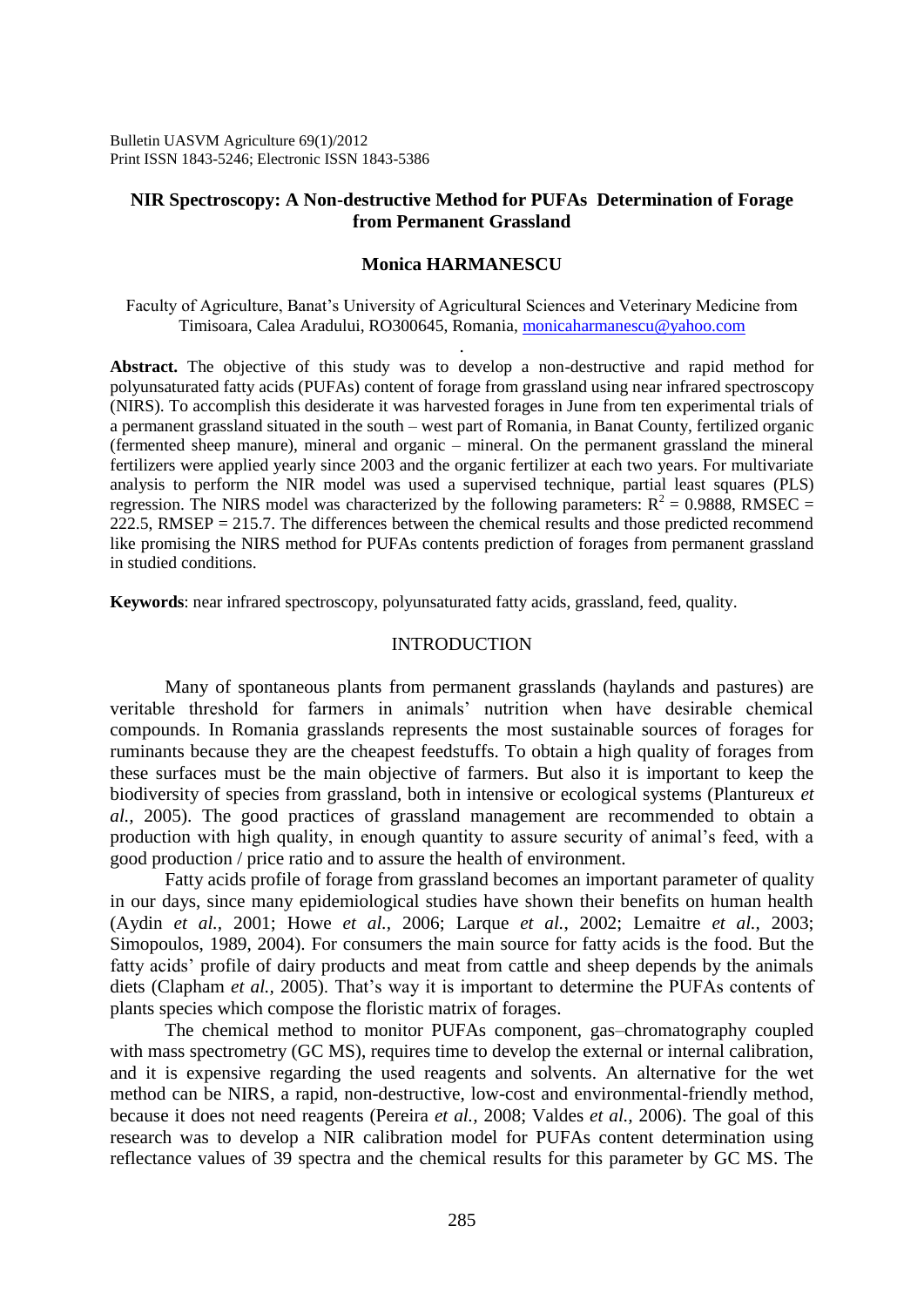spectra were scanned for the 800 – 2500 nm spectral range. PLS regression was choosing for multivariate analysis to perform the NIRS calibration model.

## MATERIALS AND METHODS

The forage samples were harvested in June 2009 and were transported to laboratory and conditioned in conformity with Harmanescu (2012). The forages were collected from a permanent grassland on Calcic Luvisol situated in the south – west part of Romania  $(45.151^{\circ}$  $N/21.538^{0}$  E), at maximum 200 m above sea level. In the period 2007 - 2009 the multiannual average of precipitations was 842 mm. The experimental field was fertilized first in 2003, organic with maximum 60 t/ha fermented sheep manure, organic – mineral and exclusively mineral with maximum 50 kg/ha  $P_2O_5$ , 50 kg/ha K<sub>2</sub>O and 200 kg/ha N. The mineral fertilizers were applied yearly, while the organic at two years. It was organized in 10 trials in multiple randomized stage blocks, with five replications.

The floristic matrix was established gravimetrically. It was present among *Poaceae* mainly *Festuca rupicola* (maximum 52%), *Calamagrostis epigejos* (maximum 13%) and *Poa pratensis* (maximum 5%)*.* From *Fabaceae* were identified dominant *Trifolium repens*  (maximum 38%) and in maximum 6% was *Lathyrus pratensis.* From other botanical families were especially *Galium verum*, *Inula britanica*, *Rosa canina*, *Filipendula vulgaris*  (Harmanescu, 2009).

For polyunsaturated fatty acids (linoleic acid + linolenic acid) chemical determination was used gas – chromatography coupled with mass spectrometry. The equipment GC MS QP 2010 (Shimadzu) was used. The external calibration and the parameters for GS MS technique were those presented by Harmanescu (2012). The extraction method was a direct transmethylation in one-step technique  $(BF_3/$  methanol) described by Weston et al. (2008) and adapted by Harmanescu (2012).

All reagents were analytical and chromatographic purity grade. They were purchased from Merck (Hohenbrunn, Germany), Sigma–Aldrich (St. Louis, MO, USA), Supelco Inc. (Bellefonte, PA, USA) and Grace (USA).

The NIR spectra were collected with V670 Spectrophotometer instrument by Able-Jasco. The total number of calibration spectra was 39, for the forages from permanent grassland dried and grounded, scanned from 800 to 2500 nm. The NIR model was performed using partial least square regression (PLS) for PUFAs implemented in Panorama software (Variant 3, LabCognition, 2009).

## RESULTS AND DISCUSSION

The PUFAs contents of forages from grasslands, reported like linoleic and linolenic acids, determined by GC MS, were in range  $1815 - 11099$  mg/kg. These chemical results, the reflectance values from NIR spectra and the PLS regression were used to create the calibration model of a rapid and non-destructive method. The PLS regression represents a supervised multivariate analyses technique.

For PUFAs determination each forage sample was chemically analyzed and NIR scanned like mixed forage and the three components *Poaceae*, *Fabaceae* and other botanical families, reported to dry matter (DM). The predictions of NIR model with ten factors for PUFAs content of 39 forages from permanent grassland is shown in Fig. 1.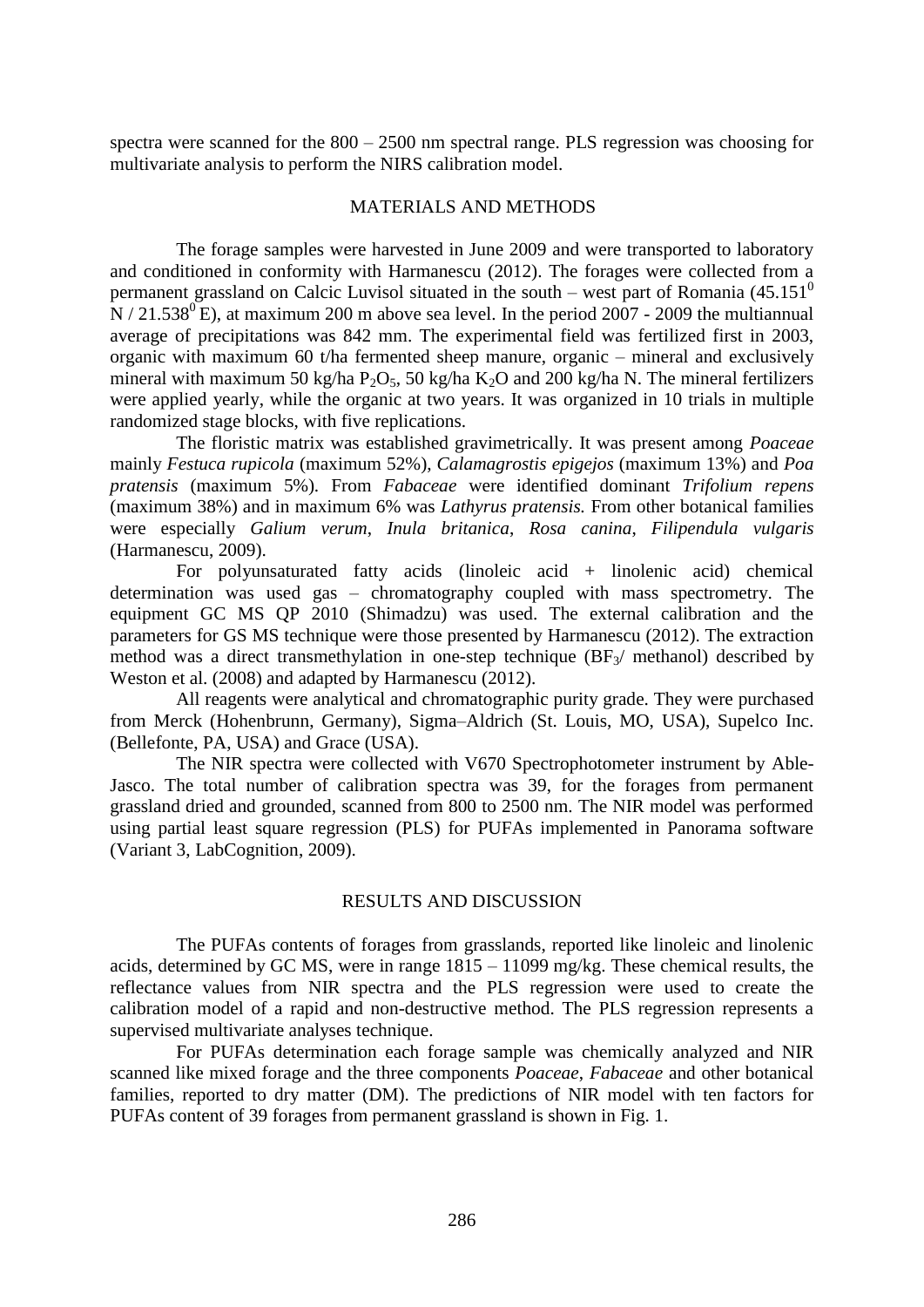

Fig. 1. The NIRS predicted values versus chemical results of PUFAs (mg/kg) on 800 – 2500nm spectral range

The statistic parameters of NIRS calibration model were:  $R^2$  (coefficient of determination) =  $0.9888$  and RMSEC (root mean square error of calibration) = 222.5. To verify that this mathematical model can be used to predict PUFAs it was validated. This desiderate was accomplish choosing a samples set which represents 50% of total forages number used for NIR calibration model. These samples set were harvested from the same permanent grassland with the calibration samples and were scanned with the same equipment in NIR domain, and then on based of these spectra were predicted with NIR model the PUFAs contents of forages.

The statistical parameters for validation procedure were:  $R^2 = 0.9787$  and RMSEP (root mean square error of prediction) = 215.7. The differences between the PUFAs contents obtained by chemical method (GC MS) and those predicted by NIR model for validation set forage samples are shown in Tab. 1.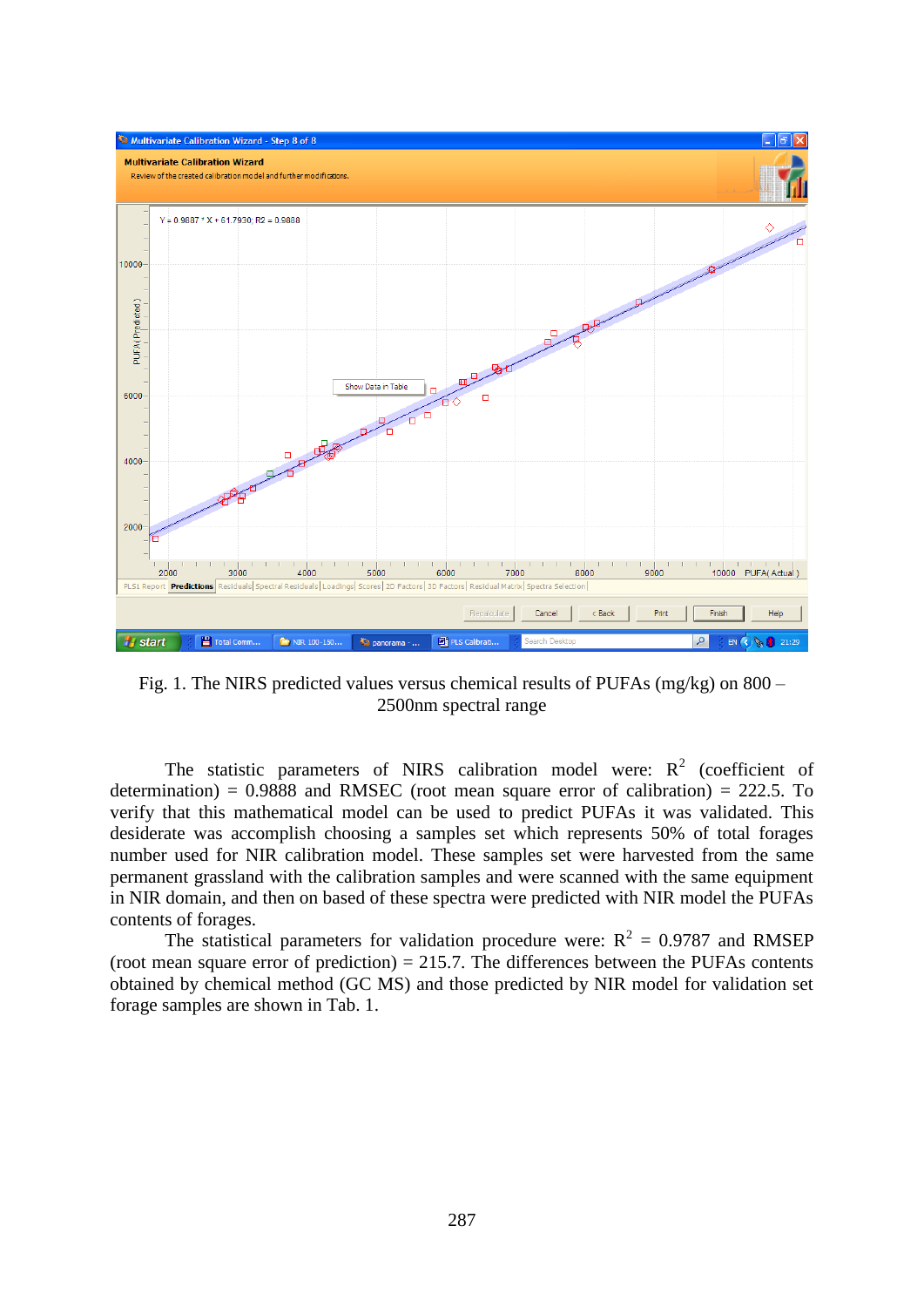#### Tab. 1.

| Samples name                                                               | GC MS results | NIR predicted results | Residual          | Residual               |
|----------------------------------------------------------------------------|---------------|-----------------------|-------------------|------------------------|
|                                                                            | (mg/kg)       | (mg/kg)               | (mg/kg)           | (% )                   |
|                                                                            | (1)           | (2)                   | $(3) = (1) - (2)$ | $(3) \times 100 / (1)$ |
| 101b                                                                       | 6754          | 6750                  | 4                 | 0.06                   |
| 101c                                                                       | 3065          | 2941                  | 124               | 4.05                   |
| 102a                                                                       | 4357          | 4232                  | 125               | 2.87                   |
| 102d                                                                       | 6254          | 6409                  | $-155$            | $-2.48$                |
| 103b                                                                       | 8006          | 8082                  | $-76$             | $-0.95$                |
| 104c                                                                       | 7555          | 7894                  | $-339$            | $-4.49$                |
| 104d                                                                       | 11099         | 10663                 | 436               | 3.93                   |
| 105d                                                                       | 5816          | 6147                  | -331              | $-5.69$                |
| 105b                                                                       | 7873          | 7705                  | 168               | 2.13                   |
| 106a                                                                       | 3710          | 4177                  | $-467$            | $-12.59$               |
| 106b                                                                       | 6402          | 6592                  | $-190$            | $-2.97$                |
| 107d                                                                       | 4144          | 4303                  | $-159$            | $-3.84$                |
| 107a                                                                       | 3042          | 2802                  | 240               | 7.89                   |
| 107b                                                                       | 6906          | 6824                  | 82                | 1.19                   |
| 108a                                                                       | 3918          | 3943                  | $-25$             | $-0.64$                |
| 109a                                                                       | 2817          | 2755                  | 62                | 2.20                   |
| 109c                                                                       | 4417          | 4443                  | $-26$             | $-0.59$                |
| 110b                                                                       | 9833          | 9827                  | 6                 | 0.06                   |
| 110c                                                                       | 4337          | 4159                  | 178               | 4.10                   |
| 110d                                                                       | 2852          | 2954                  | $-102$            | $-3.58$                |
| a - Poaceae, b - Fabaceae, c - other botanical families, d - mixed forages |               |                       |                   |                        |

# The differences between PUFAs results (mg/kg) obtained by chemical method (GC MS) and those predicted by NIR model for forage samples (validation set)

The results from Tab. 1 are promising. The differences between the values of chemical method and those predicted by NIR model were under 1% in the 25% of studied cases, 40% were between  $1\%$  - 3%, 30% between 3% - 5% and 15% higher than 5%. The predictability of NIR method is smaller than the chemical method, it is true, but with higher number of forage samples from grassland, more diversified, which characterized better the overtones specific for different profiles of PUFAs from plants, its accuracy can be improved.

A high number of forage samples used for NIR calibration is justified by the complex chemical matrix of plants species, present in the green grass mass, dominant being perennial, which assure the biodiversity of grassland. The advantages like the low – cost of analysis because it doesn't need expensive reagents and solvents with ultra high purity, the short time of analysis, a good accuracy when a sufficient number of samples are used for calibration, human resources which can learn quickly to work with these kinds of equipments, the possibilities of portable equipment acquisition, recommend this method in farmers' practices.

# **CONCLUSIONS**

In this research was tried the possibilities to use NIRS in polyunsaturated fatty acids prediction of forages from a permanent grassland situated in the south – west part of Romania. The obtained values representing the differences between the chemical results and those predicted by NIR model show that this rapid, non-destructive and low-cost spectroscopic method can be use with accuracy for PUFAs contents prediction of forages from studied permanent grassland in studied conditions.